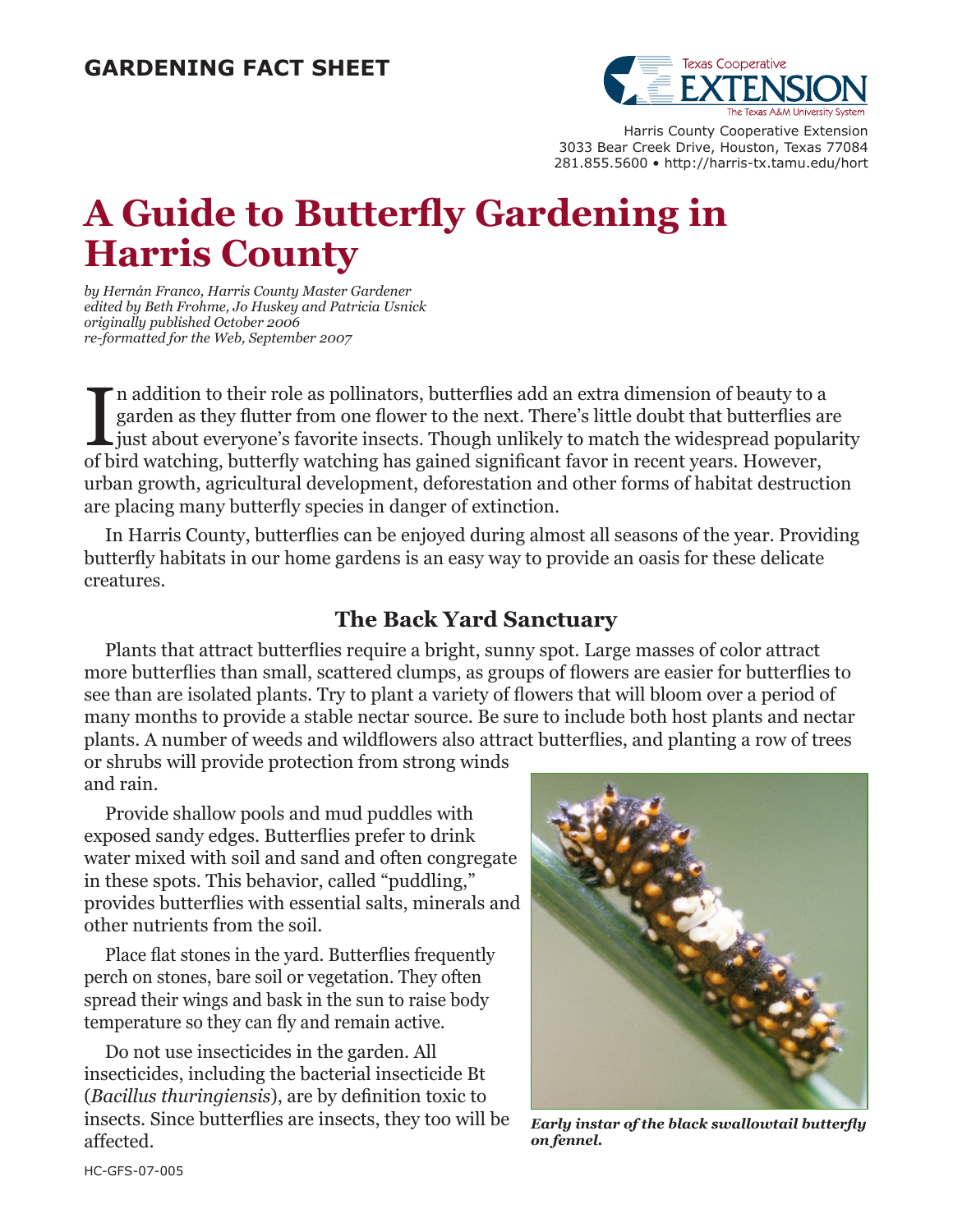Different species of butterflies have different tastes for color, nectar and flavor. A variety of food plants will provide flavor diversity and help attract a variety of butterflies.

Female butterflies are as interested in finding the right place to lay their eggs as they are in finding food to eat. In the caterpillar stage, each species of butterfly can feed only on specific plant species, referred to as host plants. Providing these host plants will encourage butterflies to remain in your garden year-round.

After the eggs hatch, caterpillars, with their voracious appetites, may eat all the foliage from the host plants, completely denuding them. Don't worry; the plants will recover. If you can learn to tolerate a few defoliated plants, you'll be rewarded by seeing many more butterflies in the garden. Since some caterpillars eat weeds and native grasses, leaving a patch of native vegetation will also help attract butterflies.

#### **Butterfly Life Cycle**

The most successful habitats will meet the needs of butterflies during all four stages of their life cycle: egg, larva (caterpillar), pupa (chrysalis) and adult.

After mating, a female butterfly searches for an appropriate place to deposit her eggs. Certain butterfly species lay eggs on only one plant species, or a few closely related species; others lay eggs on many plant species. Generally, butterflies lay eggs on or near plants that later will provide the appropriate food source for the larvae. For example, monarchs lay eggs on milkweed; black swallowtails on parsley; and tiger swallowtails on tulip trees or wild cherry. A female butterfly finds a suitable nursery by scratching leaves with her feet. Sensory organs analyze the chemical content of the plant. If it tastes right, she curves her abdomen around to lay eggs on the leaf. Depending on the species, a butterfly may lay one to hundreds of eggs per leaf.

Within a few days, the caterpillars emerge from the eggs and begin to eat. If the appropriate food source is not available, they will die from starvation. When you plant for caterpillars, provide lots of food. A caterpillar may increase in size as much as 1000 times from egg to final molt. Don't let the caterpillars starve by not providing enough host plants in your garden design. It is better to plant a lot of one food source than just a few plants of many species.

When the caterpillar is full grown, it enters the pupal or chrysalis stage. Using silk produced by silk glands, it attaches itself to an object, usually a plant, where it is somewhat protected by surrounding vegetation. In the pupal phase, inside the cocoon, the caterpillar undergoes changes and metamorphoses into an adult butterfly.

After emerging from the chrysalis, the adult butterfly crawls out with its wings folded up, maneuvering into an upside-down position. Hanging from its legs, the butterfly swallows air, which helps to pump fluid into the veins of its wings to fully expand them. It spills all the waste accumulated during pupation and remains almost motionless until its wings harden. Then it takes to the air and begins searching for the food of nectar-rich flowers. As butterflies gather nectar, they also act as pollinators, assisting the natural process of fruit production.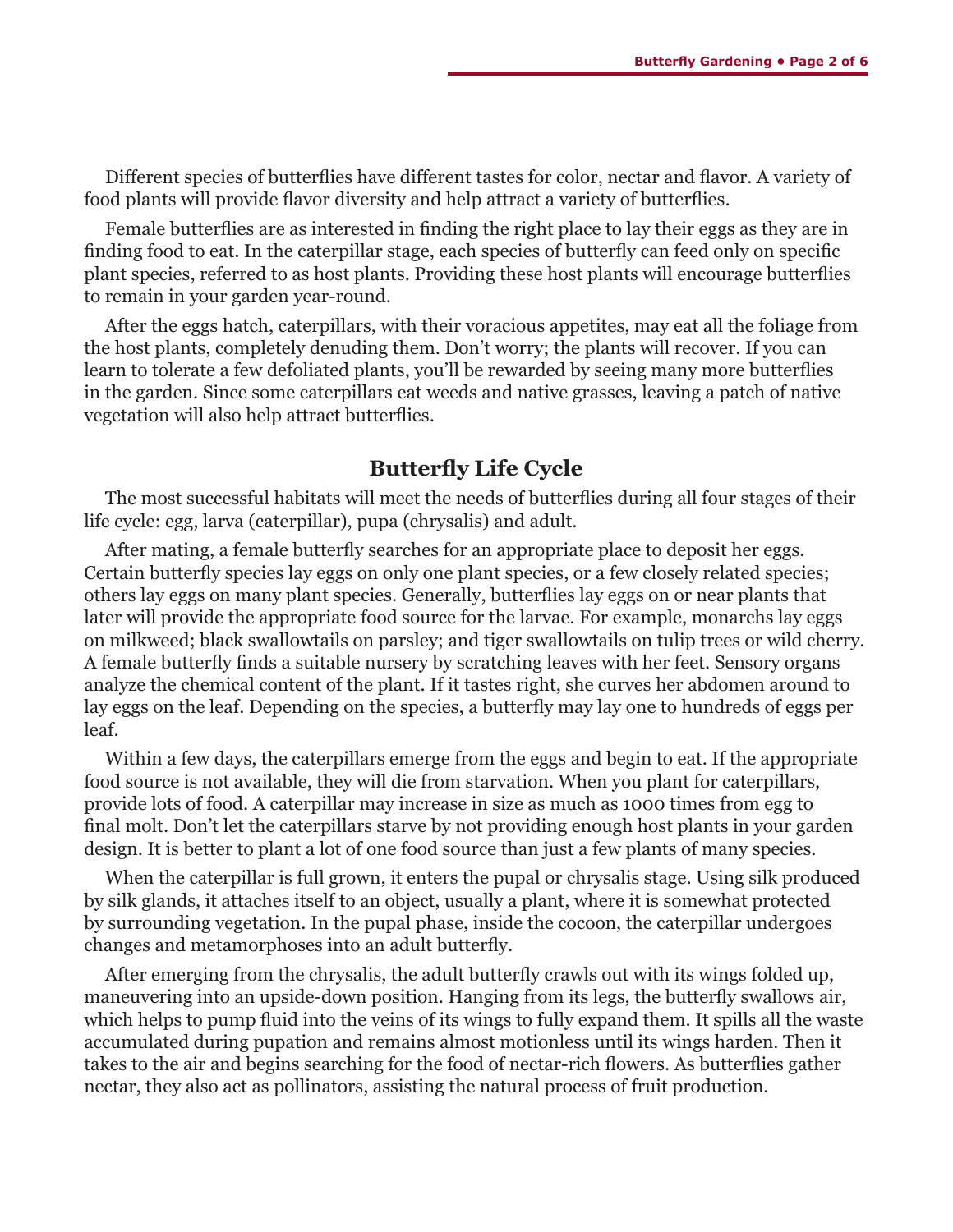Most butterflies have a very short life span, usually only a week or two. Most adults feed solely on nectar produced by flowers, sipping the nectar through a long hollow tube, called a proboscis. A few butterflies do not visit flowers, but instead feed on tree sap or rotting organic material.

## **Remember These Points**

- Butterflies, like all other living organisms, need food, water and shelter. By increasing any one of these requirements, you will increase the number of butterflies in your area.
- In general, butterfly larvae prefer "unimproved" plant varieties. Native plant varieties produce the best results.
- **•** Plant a variety of nectar and host plants. Groups of flowers are easier than isolated plants for butterflies to locate. Use at least five to seven of each flower type.
- **•** Furnish basking stones on which butterflies can perch when sunning.
- **•** Provide caterpillar food sources in both sunny and shaded areas.
- Since butterflies cannot drink from open water sources, provide damp areas in your garden for moisture. Wet sand, earth or mud provide the best watering holes for thirsty butterflies and also provide the minerals they require.
- **•** A plate of mashed fruit such as bananas or pears attracts butterflies.
- **•** Do not use pesticides in your garden, as they kill butterflies. A healthy plant can defend itself.
- **•** If hungry caterpillars eat all the leaves of a plant, it will soon recover as part of the natural process.
- **•** Attracting butterflies adds a whole new dimension to gardening. By enticing butterflies into your yard, you not only will enjoy their beauty and learn about their needs and the plants that provide them, but will contribute to the continuation of the species.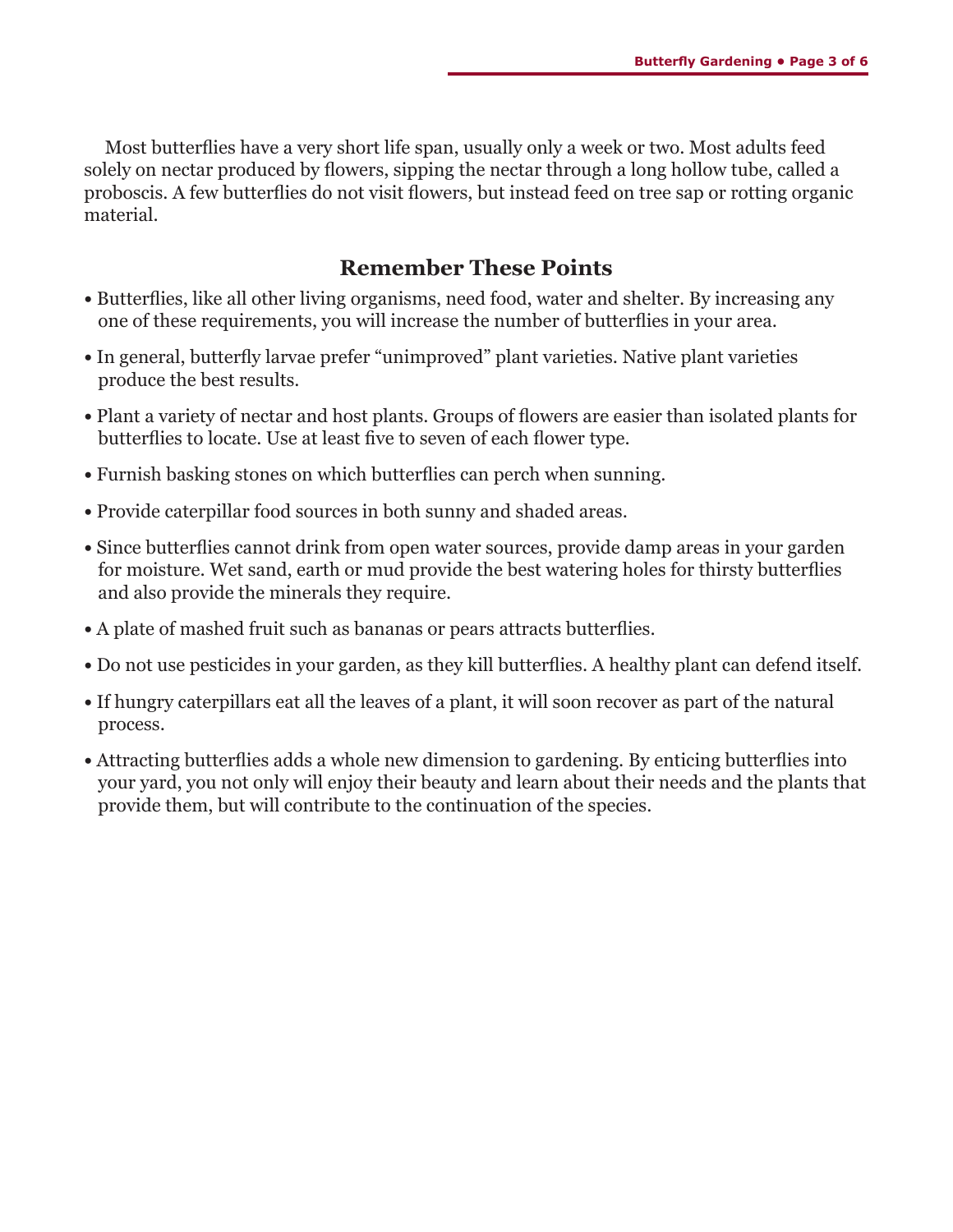| <b>Butterfly Species</b>                    | <b>Food Plant for Caterpillar Stage</b>                               |  |
|---------------------------------------------|-----------------------------------------------------------------------|--|
| American snout (Libytheana carinenta)       | hackberry                                                             |  |
| black swallowtail (Papilio polyxenes)       | dill, parsley, anise, fennel, carrots, rue, Queen<br>Anne's lace      |  |
| cabbage white (Pieris rapae)                | cabbage, broccoli, cauliflower, brussels sprout                       |  |
| cloudless sulphur (Phoebis sennae)          | senna, partridge pea                                                  |  |
| common buckeye (Junonia coenia)             | plantain, snapdragon                                                  |  |
| giant swallowtail (Papilio cresphontes)     | plants of the citrus family, rue, money or hop tree,<br>prickly ash   |  |
| goatweed leafwing (Anaea andria)            | goatweed, croton                                                      |  |
| gray hairstreak (Strymon melinus)           | various legumes                                                       |  |
| great purple hairstreak (Atlides halesus)   | mistletoe                                                             |  |
| Gulf fritillary (Agraulis vanillae)         | passion flower vines                                                  |  |
| hackberry emporer (Asterocampa celtis)      | hackberry                                                             |  |
| little yellow, little sulphur (Eurema lisa) | partridge pea                                                         |  |
| long-tailed skipper (Urbanus proteus)       | pole beans, hyacinth beans                                            |  |
| monarch (Danaus plexippus)                  | Mexican milkweed, butterfly weed                                      |  |
| painted lady (Vanessa cardui)               | hollyhock, thistles                                                   |  |
| pearl crescent (Phyciodes tharos)           | aster                                                                 |  |
| pipevine swallowtail (Battus philenor)      | Dutchman's pipe vine, Brazilian pipe vine                             |  |
| queen (Danaus gilippus)                     | milkweeds                                                             |  |
| question mark (Polygonia interrogationis)   | hackberry, elm                                                        |  |
| red admiral (Vanessa atalanta)              | nettles, false nettle                                                 |  |
| red-spotted purple (Limenitis arthemis)     | willow, cottonwood, black cherry                                      |  |
| sleepy sulphur (Eurema [Abaeis] nicippe)    | senna, partridge pea                                                  |  |
| spicebush swallowtail (Papilio troilus)     | camphor tree, red bay, spicebush, sweet bay,<br>sassafras, tulip tree |  |
| tawny emperor (Asterocampa clyton)          | hackberry                                                             |  |
| Texan crescent (Phyciodes texana)           | shrimp plant, dicliptera, ruellia                                     |  |
| viceroy (Limenitis archippus)               | cottonwood, poplar, willow                                            |  |

# **Host Plants for Butterfly Larvae**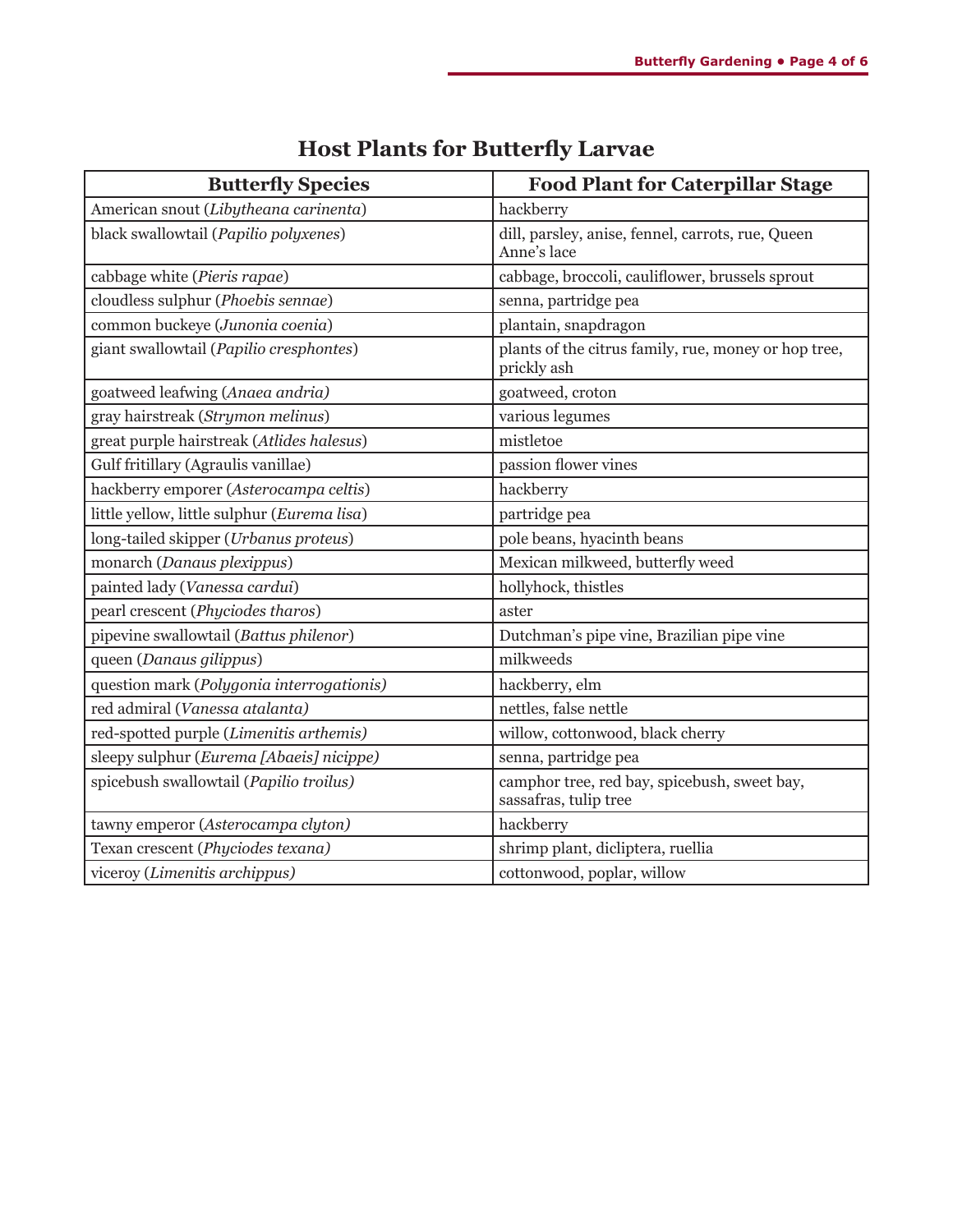| <b>Common Name</b>                     | <b>Botanical Name</b>     | <b>Flower Colors</b>           | Height                       |
|----------------------------------------|---------------------------|--------------------------------|------------------------------|
| asters                                 | Aster spp.                | pink, purple, lavender,        | up to 2 ft.                  |
|                                        |                           | white                          |                              |
| bee balm                               | Monarda spp.              | red, pink, lavender, white     | $2 - 5$ ft.                  |
| black-eyed Susan                       | Rudbeckia spp.            | yellow                         | up to 2 ft.                  |
| blazing star                           | Liatris spp.              | purple                         | $2 - 5$ ft.                  |
| bluebonnet                             | Lupinus texensis          | blue                           | $12$ in.                     |
| butterfly bush                         | Buddleia davidii          | purple, lavender, white        | more than 5 ft.              |
| butterfly weed                         | Asclepias tuberosa        | yellow, orange, red            | up to 2 ft.                  |
| buttonbush                             | Cephalanthus occidentalis | cream or white                 | more than 5 ft.              |
| cassia                                 | Senna spp.                | yellow                         | 10 ft.                       |
| cigar plant, firecracker<br>plant      | Cuphea spp.               | red, orange                    | $2 - 5$ ft.                  |
| coneflower                             | Echinacea purpurea        | dark pink                      | up to 2 ft.                  |
| coral plant                            | Russelia equisetiformis   | red                            | 3-4 ft.                      |
| coreopsis                              | Coreopsis sp.             | yellow                         | 24 in.                       |
| cosmos                                 | Cosmos bipinnatus         | yellow, orange                 | up to 2 ft.                  |
| cypress vine                           | Ipomoea quamoclit         | red                            | vine                         |
| Dahlberg daisy                         | Thymophylla tenuiloba     | yellow                         | 8 in.                        |
| flame bush, firebush                   | Hamelia patens            | red-orange                     | more than 5 ft. in this area |
| fleabane                               | Erigeron spp.             | white, pink, yellow            | $4$ in.                      |
| frogfruit                              | Phyla incisa              | white, light pink              | $4$ in.                      |
| golden dewdrop                         | Duranta repens            | lavender                       | more than 5 ft.              |
| goldenrod                              | Solidago spp.             | yellow                         | $2 - 5$ ft                   |
| heliotrope                             | Heliotropium arborescens  | blue, purple, pink             | up to 2 ft.                  |
| ironweed                               | Vernonia spp.             | purple, pink                   | $2 - 5$ ft.                  |
| jatropha, peregrina                    | Jatropha integerrima      | red, pink                      | more than 5 ft.              |
| Joe Pye weed, boneset                  | Eupatorium purpureum      | pink, lavender, white          | $2 - 5$ ft.                  |
| lantana                                | Lantana camara            | yellow, orange, pink,<br>white | $2 - 5$ ft.                  |
| Mexican blanket                        | Gaillardia pulcherrima    | red and yellow                 | 10 in.                       |
| Mexican flame vine                     | Senecio confusus          | orange                         | more than 5 ft.              |
| Mexican false heather                  | Cuphea hyssopifolia       | lavender                       | up to 2 ft.                  |
| Mexican milkweed, scarlet<br>milkweed  | Asclepias curassavica     | red-orange-yellow              | $2 - 5$ ft.                  |
| Mexican orchid tree                    | Bauhinia mexicana         | white                          | 15 ft.                       |
| Mexican sunflower                      | Tithonia rotundifolia     | orange                         | more than 5 ft.              |
| mist flower, ageratum,<br>floss flower | Ageratum houstonianum     | blue                           | $2 - 5$ ft.                  |
| morning glory vine                     | Ipomoea coccinea          | white, light pink              | vine                         |

## **Nectar Plants for Butterflies**